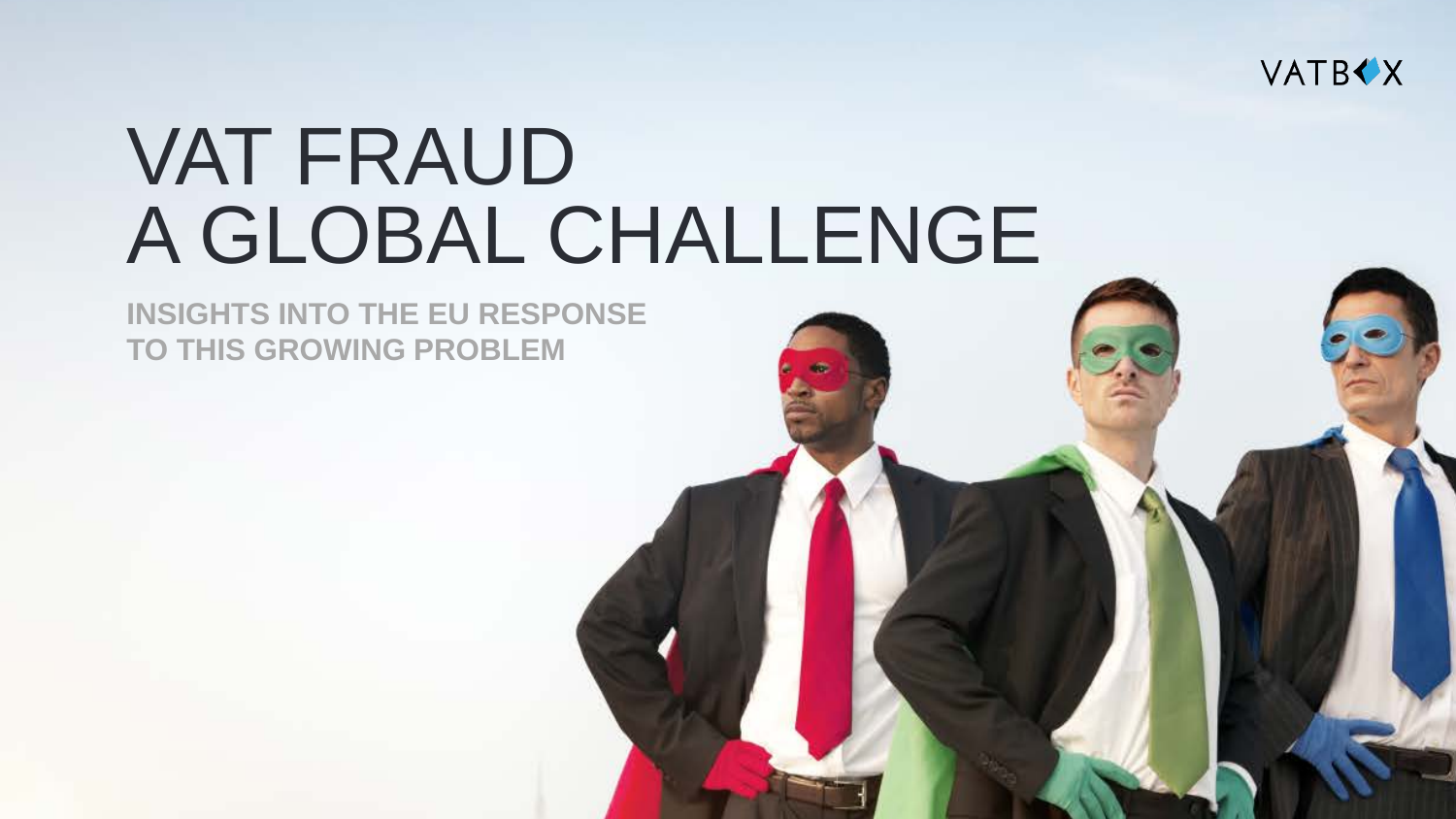# **VAT FRAUD** A GROWING PROBLEM

VAT fraud is on the rise across the European Union. While enforcement of VAT laws has become a priority for the EU, the scope and prevalence of VAT-related fraud both saps enforcement resources and lowers overall VAT revenues. In fact, the [European Parliamentary Research Service](http://www.europarl.europa.eu/RegData/etudes/STUD/2015/558773/EPRS_STU(2015)558773_EN.pdf) has concluded that tax fraud costs the EU anywhere from \$55 to \$75 billion dollars per year.

This amount is known as the VAT Gap or the difference between expected VAT revenues and VAT actually collected. The gap represents an estimated loss of revenue due to tax fraud, tax evasion and tax avoidance, as well as bankruptcies, financial insolvencies or miscalculations.

Considering that VAT is a major source of tax revenue in the EU, currently at a staggering [21.5% average,](https://ec.europa.eu/taxation_customs/sites/taxation/files/resources/documents/taxation/vat/how_vat_works/rates/vat_rates_en.pdf) the widening gap translates into considerable losses for EU Member States. In 2015, the EU VAT Gap amounted to €151.5 billion, representing a significant total revenue loss of 12.77% across the EU.

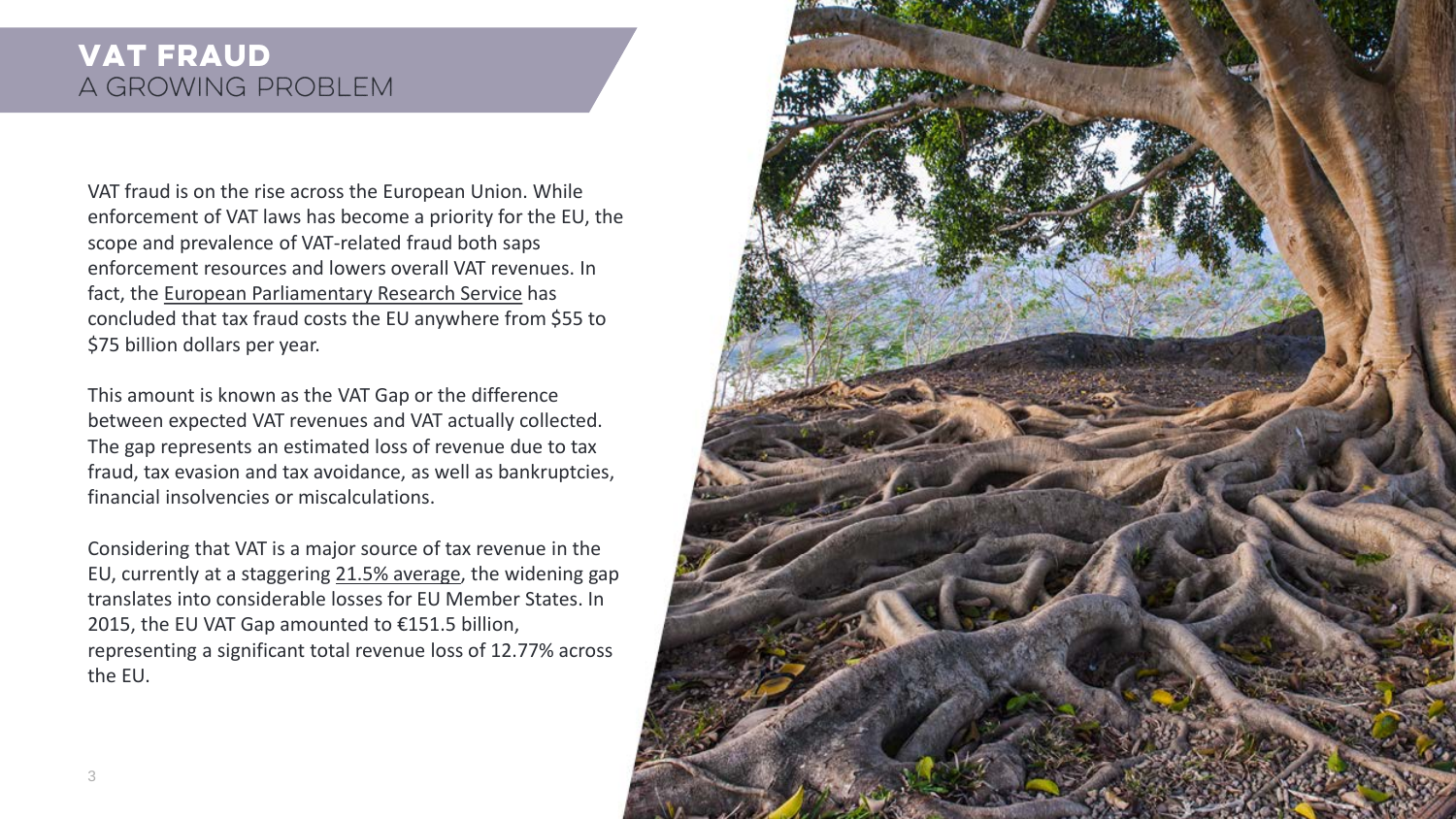The [European Commission](http://www.ec.europa.eu/) differentiates three major avenues available to tax evaders: Tax fraud and evasion, such as not reporting certain income, particularly cash, which illegally deprives public budgets of money. Tax havens, which facilitate tax evaders and avoiders by storing money offshore, where it is unreported and untaxed. Tax dodging, often by aggressive tax planning by big businesses or individuals, which exploits the limits of the law with the aim of minimizing taxes paid.

Some of the most prominent types of VAT fraud include:



**Cash Transactions** – the off-book cash-only transaction, the oldest method of VAT avoidance, is still one of the most effective. So effective, in fact, that some EU members have considered legally limiting cash transactions.



**Phoenix Fraud** – Named after the mythological bird that arises from the ashes of its predecessor, a "phoenix company" emerges from the collapse of another company into insolvency. Following the stripping of whatever assets possible, the new company is able to continue trading, presenting an external appearance of "business as usual," while relieved of the burden of VAT from the original entity's transactions.



**MTIC** - Missing Trader Intra-Community, also called "carousel fraud," exploits multi-jurisdictional transactions, wherein the movement of goods between jurisdictions is VAT-free. In an MTIC scenario, the fraudster in "Country A" originally buys goods from a seller in "Country B" VAT and then makes a local sale in "Country A", but then absconds with the VAT instead of paying it to the government of "Country A".

It is important to note that in any VAT fraud, it is not only the tax authority which loses; honest businesses lose out as well.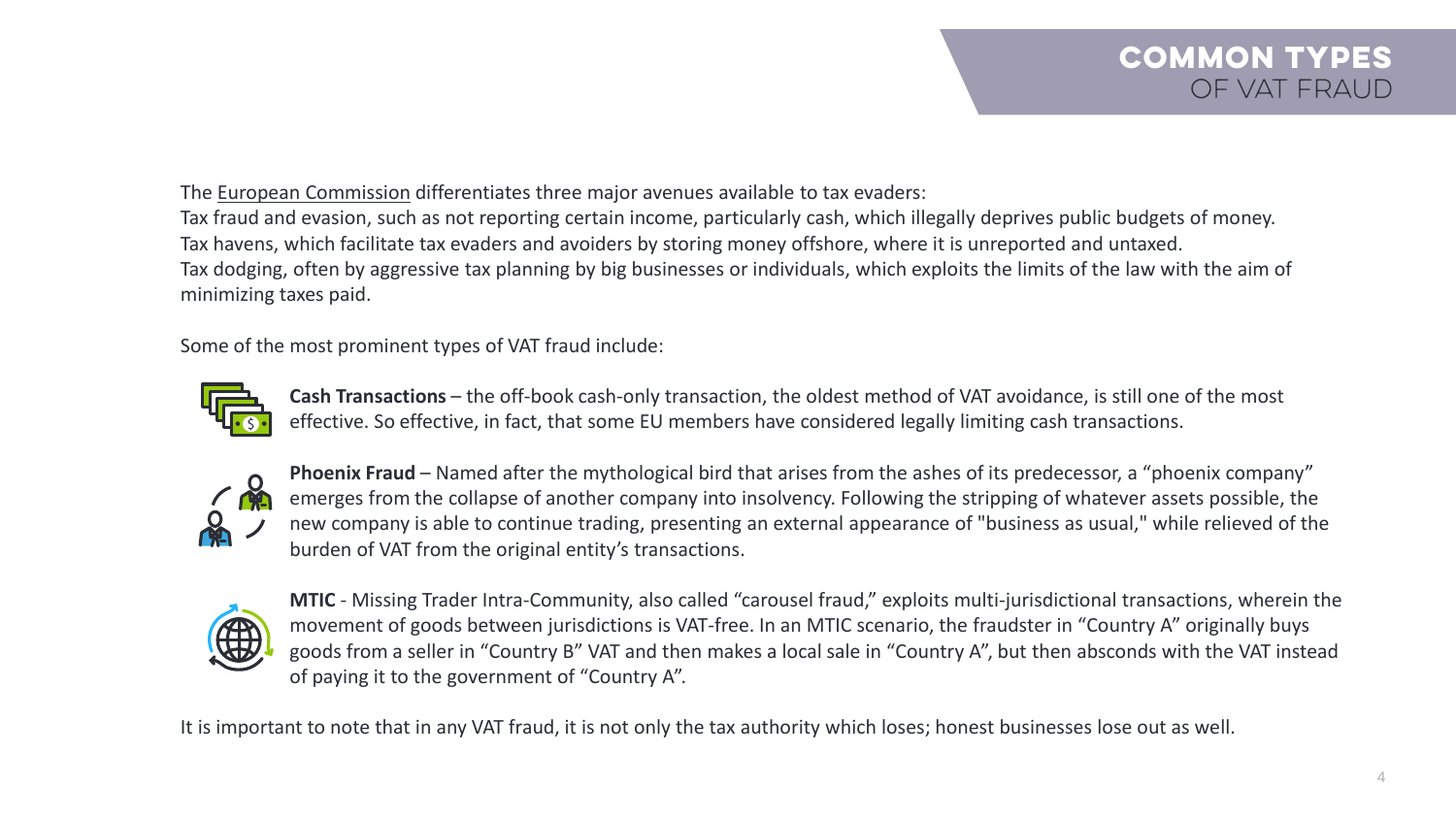While reliant on employee data, businesses are ultimately responsible for the VAT claims they submit. One key area that must be monitored closely is employee T&E costs. Every year, companies file incorrect VAT claims, reporting T&E data that is inaccurate or not properly backed by evidence. This puts them at serious risk for audits and non-compliance with domestic and international regulations. Valid claims may also be rejected due to incorrect filing, leaving significant sums of VAT unrecovered.

Incorrect VAT claims can be the result of many factors, including:

**Improper system configuration:** It is not uncommon for companies to discover that the initial system setup was not configured properly. Some issues that cause improper handling of VAT include erroneous configuration of VAT rates, lack of consideration for various jurisdictions and their varying use of expense categories, expense categories with unclear nomenclature, and failure to properly incorporate updates to VAT rules, a process that often requires VAT-specific experts and procedures.

**Faulty invoice data:** Employee invoice submissions often contain missing or incorrect data. If there are multiple receipts submitted in bulk, missing invoice details such as supplier ID, duplicate submissions or lack of a proper invoice altogether, the (valid) VAT claim will be rejected. There are also instances where employee submissions will be acceptable for expense claims, but not for VAT claims, such as using credit card slips or booking confirmation emails instead of proper invoices.

**VAT calculation errors:** T&E systems are programmed to make assumptions that may cause erroneous calculation of recoverable / deductible VAT. For example, accommodation expenses automatically assume VAT is included, while that may not actually be the case.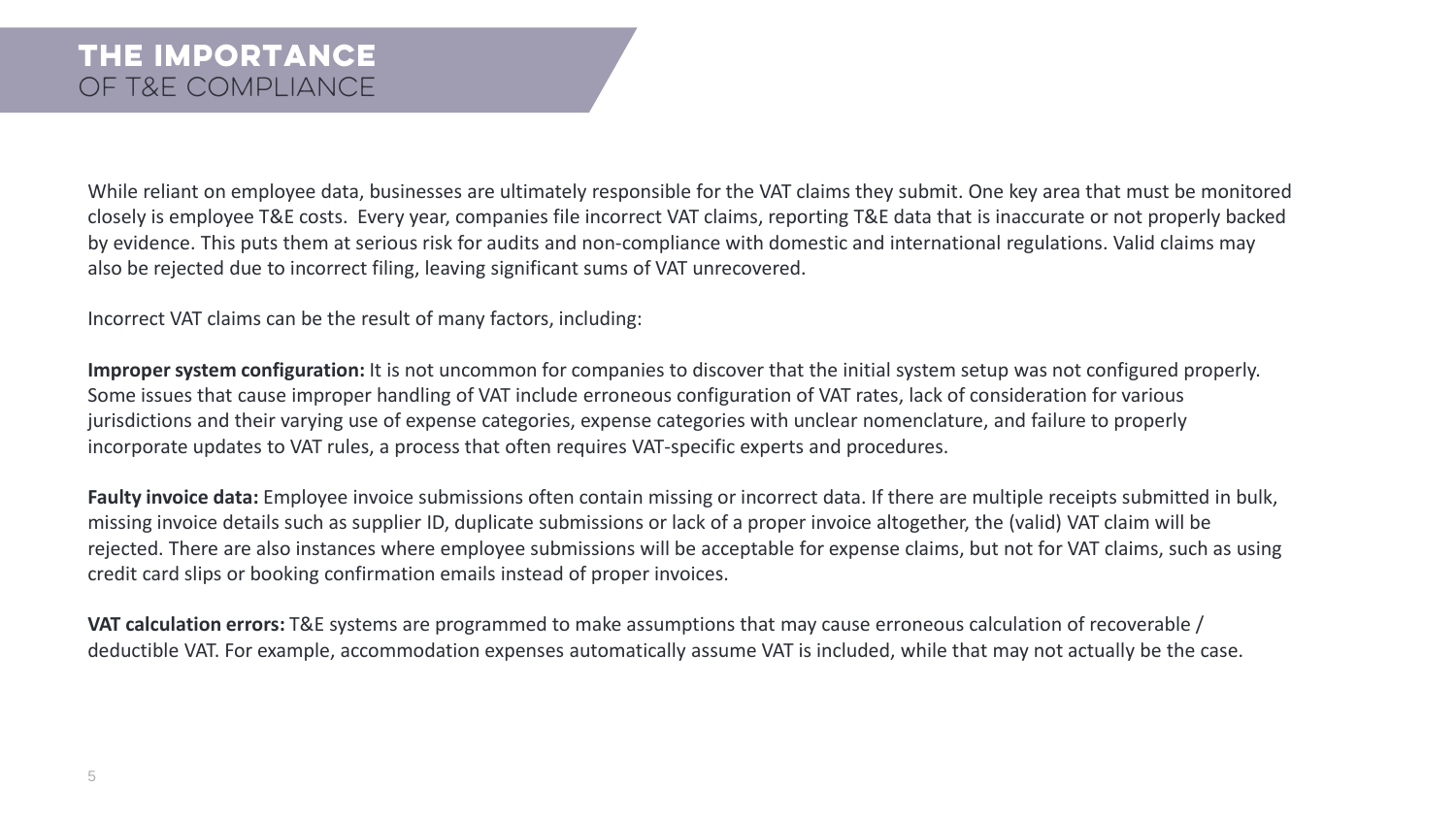

**Special VAT rules:** Certain expense categories have very specific VAT rules that may vary from location to location. These include Meals, Entertainment, Fuel & Mileage, and Gifts. For example, in the UK, VAT can be recovered only for meals that do not include third party attendees, and this must be specified by the employees in the submitted documentation.

**Currency inconsistencies:** Inconsistent usage of currencies can easily lead to processing errors. These errors are often not detected until they are uncovered during an audit.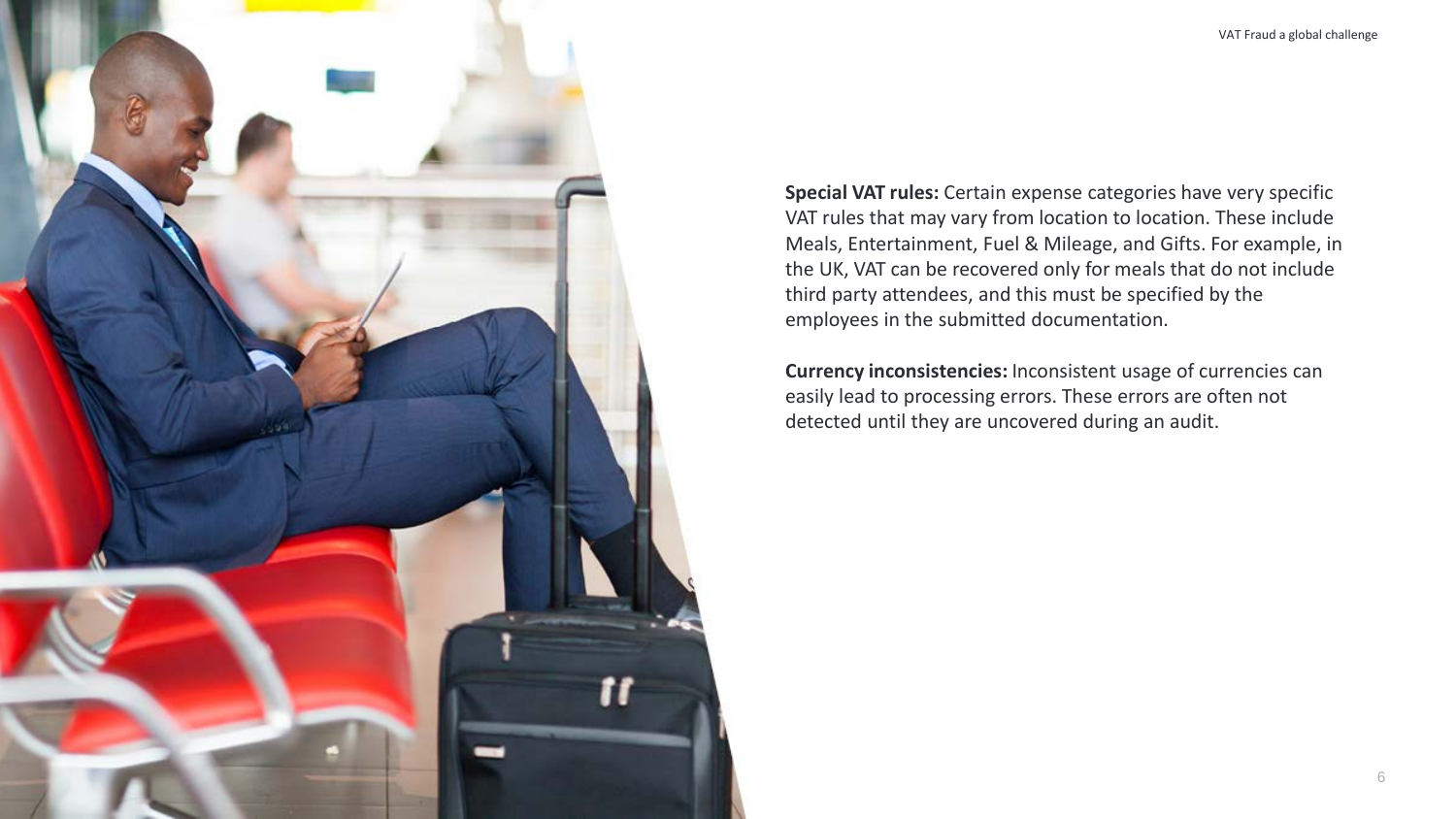One of the easiest ways to defraud a company is through expense reimbursements. According to a 2016 survey of over 1,000 business travelers by Chrome River, expense reporting fraud currently costs U.S. businesses almost \$3 billion per year. The study effectively shows that despite available fraud detection technologies, expense reporting fraud is a current issue, and is causing many companies significant revenue losses.

There are many ways that employees can commit expense reporting fraud. The Association of Certified Fraud Examiners ([ACFE\)](http://www.acfe.com/) highlights four categories of fraud:

**Multiple reimbursement schemes** – When an employee requests to be reimbursed multiple times (likely from different individuals) for the same expense. This 'double-dipping' is most common when the employee has multiple forms of documentation that serve as proof of purchase.

**Fictitious expense schemes** – When an employee fabricates a purchase and requests to be reimbursed for that expense.

**Overstated expense schemes** – When an employee inflates the actual cost of a business expense prior to requesting reimbursement.

**Mischaracterized expense schemes** – When an employee attempts to receive reimbursement for a personal expense by characterizing it as a business expense.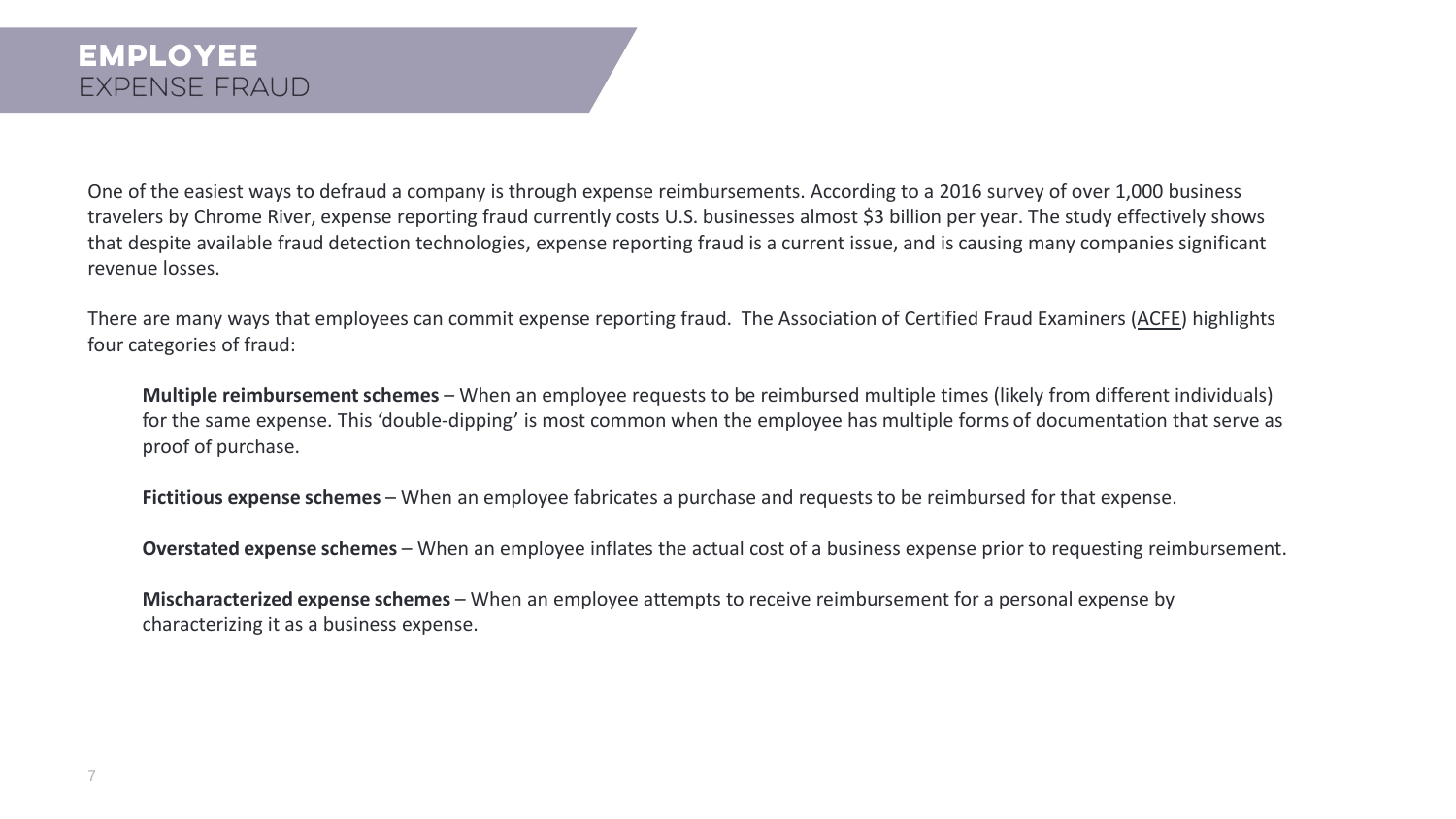According to a [2016 Oversight Systems study,](https://info.oversightsystems.com/spend-analysis-report-vol-3) 10% of travelers have submitted at least one duplicate expense, and that error averages more than \$50. Another 20% of employees were found to have at least one, non-compliant purchase per report. Bear in mind that intentions are often not malicious. However, with the continuing globalization of business, and the corresponding increase in T&E to facilitate this growth, the risk of fraud and abuse in these areas must be monitored and addressed. Ensuring that the company's expense policy is clearly stated, and management retains full visibility into all T&E spend is critical for control over out-of-compliance expenses.

#### **Other common methods of VAT Fraud**

- Failing to use the local entity to contract for products or services
- Reality not aligned with head office/ finance/ contractual terms
- Mistakenly billing the wrong entity or billing the incorrect entity in the wrong country
- The Triangular processing; i.e. the tooling issue
- The involvement of third countries and/or third parties
- DDP issues, or simple mistakes, such as, for example, mistaking Northern Ireland for the Republic of Ireland; as a result, goods are sent to the wrong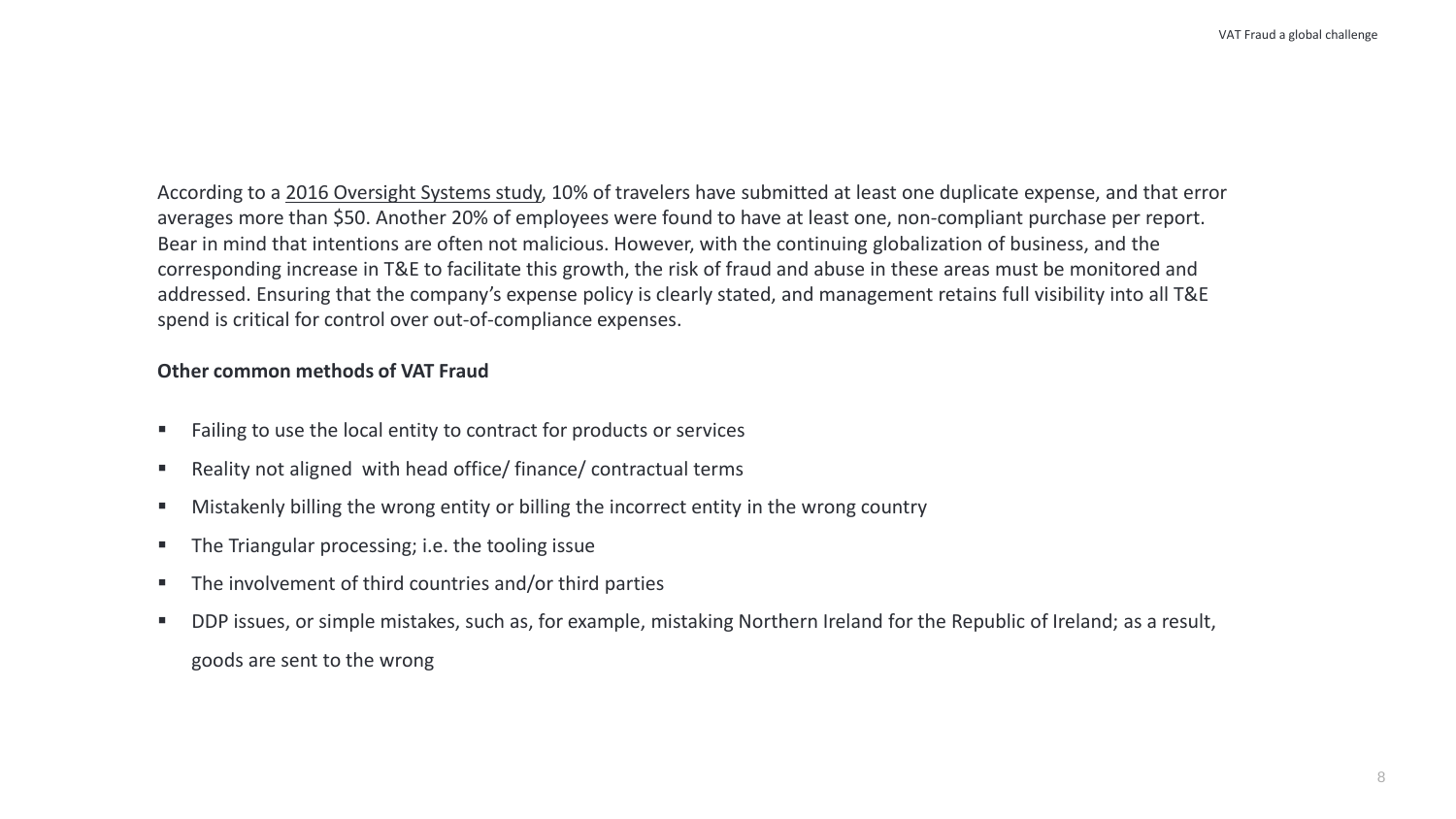# **Vat reforms** Are underway

The EU has embarked an ambitious effort to effect change within their tax systems. The EU's relatively narrow tax base, complex array of exemptions, and low tax rates on basic goods and services such as food, rent, healthcare, and more, have constrained VAT revenue. The need for an updated VAT code, coupled with the scandalous revelation of the Paradise Papers in November 2017, has spurred the EU into action – the rolling out of a package of VAT reforms. The first phase of these reforms began in 2010, and since then the EU has introduced more than **[100 measures](https://www.gov.uk/government/uploads/system/uploads/attachment_data/file/661531/tackling_tax_avoidance_evasion_and_non-compliance.pdf)**, widened the taxable base, and completed the EU's move to the destination system.

The VAT destination principle means that the consumer who buys the goods will pay VAT to the government of the country in which he or she lives. For example, if "Company X" in France sells goods to "Company Y" in Belgium. VAT is due in Belgium, not in France. To make this happen, the transaction between France and Belgium is exempt from VAT, however, this even further increases the risk of tax fraud.

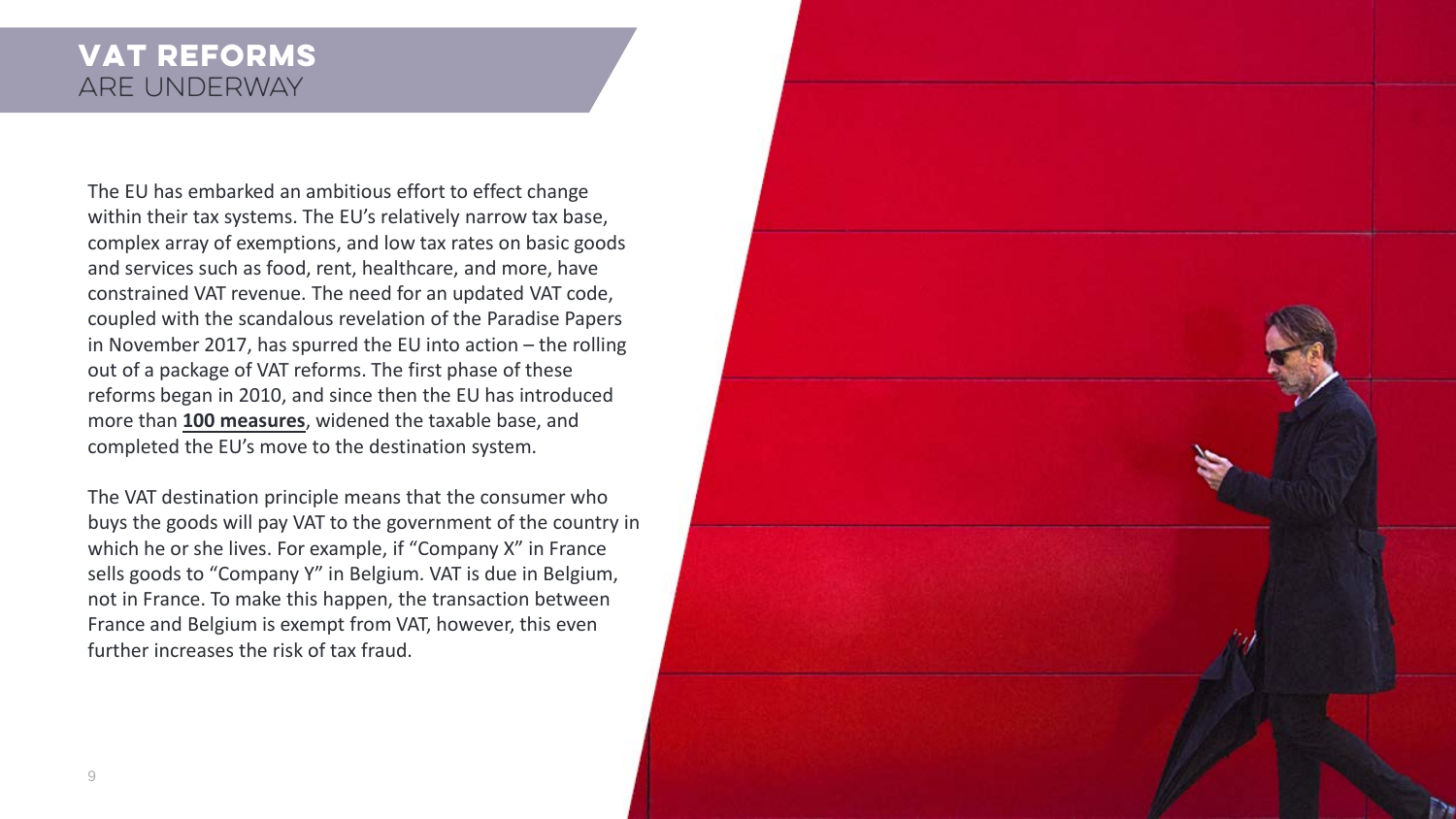Some specific steps the EU has taken to combat VAT fraud include:

#### **Information Exchange**

The [EU Commission](http://www.ec.europa.eu/) has begun to implement measures that will stop criminal tax fraud from taking place across the EU. A current proposal recommends an increased level of cooperation between EU member states, especially in the area of information exchange. As part of this effort, on 1 January 2018, the EU Tax Info Exchange Rules went into effect. National tax authorities can now obtain direct access to information on the beneficial owners of companies, trusts, and other entities, along with information on bank account balances, interest income, and dividends. They also have access to the customer due diligence records kept by companies.

#### **Exposure of non-compliant countries**

In addition, the EU Commission is in the [initial phases](http://www.europarl.europa.eu/news/en/press-room/20160701IPR34487/meps-call-for-tax-haven-blacklist-patent-box-rules-ccctb-and-more) of creating the first common EU list of non-cooperative tax jurisdictions. A preassessment scoreboard of countries has been determined by key indicators, and these countries will be subject to further screening in order to pinpoint those countries that refuse to comply with international tax governance standards. This list is also aimed at preventing aggressive tax planners from abusing discrepancies between the different national systems.

#### **Enhanced collaboration**

The Commission has also published a [report](https://ec.europa.eu/commission/news/tax-and-vat-collection-eu-2017-dec-18_en) recommending ways for Member States to collaborate towards better direct tax and VAT collection. The report's results indicate that implementation of digital and IT systems, as well as investment in human resources, are required for EU countries to improve their national budgets. Member States must deploy more resources to improve tax collection – a benefit that can increase national budgets by €150 billion a year in VAT alone.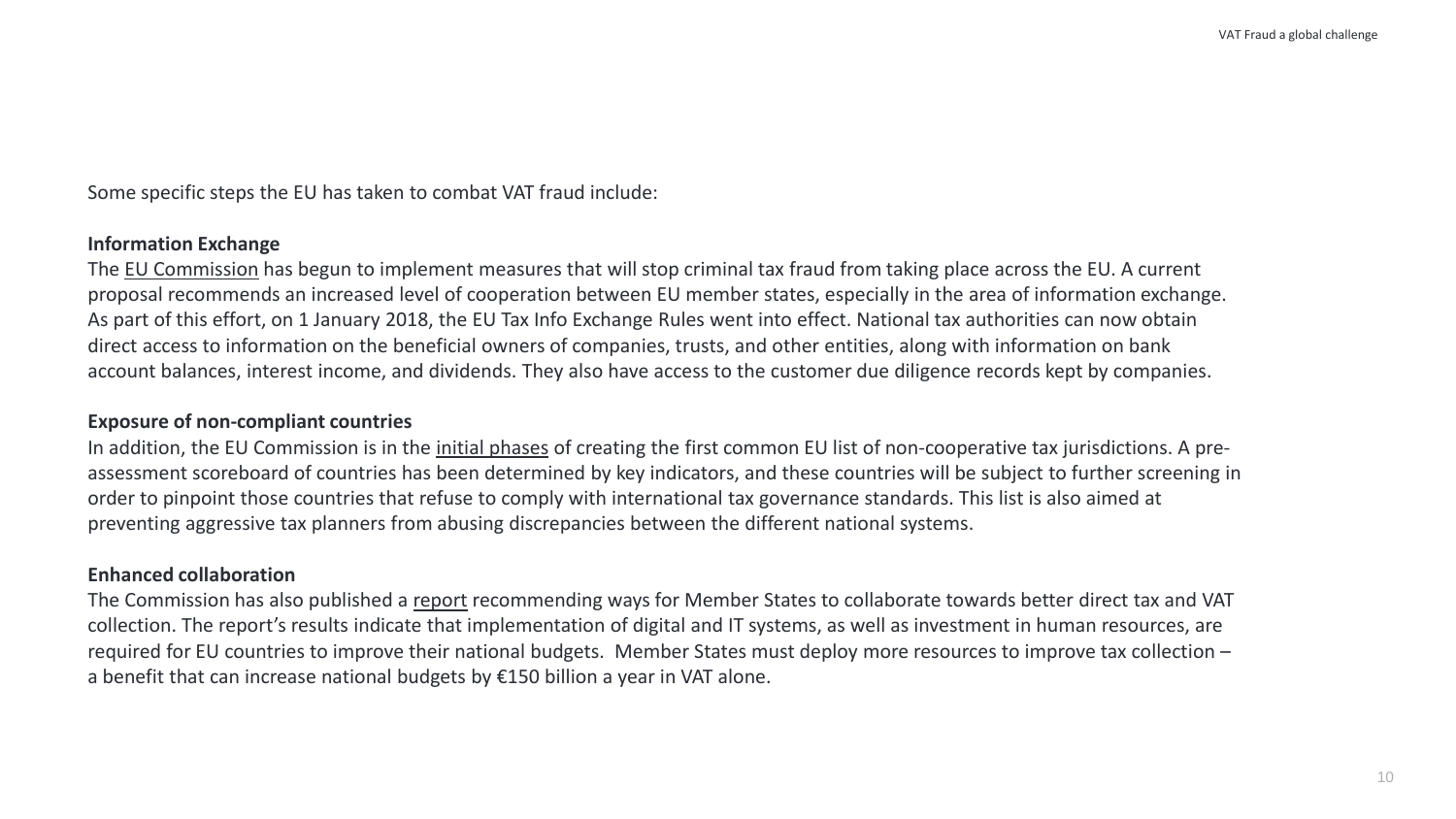The increased use of electronic systems by tax authorities and taxpayers can make it easier to collect, transfer, store and analyze large amounts of data without significantly increasing the time spent by companies on compliance. According to E&Y's 2016 TaxTech Survey , 84% of participants voted that technology is the most important factor in improving the effectiveness of the tax function. Tax authorities are increasingly implementing electronic reporting systems, including real-time transaction reporting systems, in the hope that increased collection and evaluation of data on a real time basis will help to reduce the levels of VAT fraud while increasing the efficiency of VAT compliance and the reclaim processes.

The OECD's [Guidance on Tax Compliance for Business and Accounting Software](http://www.oecd.org/tax/forum-on-tax-administration/publications-and-products/technologies/45045404.pdf) aims to simplify tax compliance and reduce risk of tax audits by encouraging better internal control procedures. The guidelines incorporates best practices in areas such as systems documentation, internal controls, audit trails, reliable records, compliance and usage of the Standard Audit File for Tax Purposes (SAF-T).

SAF-T is a file that contains reliable accounting data, exported from an original file system, for a specific period of time, and easily readable due to a standardized format. It provides an international standard for the electronic exchange of tax data, along with standard tests to be performed during a tax audit. SAF-T was designed to provide easy access to auditors, and to reduce compliance costs for businesses that would otherwise be required to devote additional resources to provide the data. To date, SAF-T has only been fully adopted in Luxembourg, though Portugal, Austria, Germany, Poland, Norway and France all use a version that is more limited in scope. The OECD is expected to launch a study on the application of the SAF-T in different countries in 2017/18.

Other countries have introduced real-time and/or daily invoice level reporting requirements, such as China, India, Spain and Italy.

The move to digital has delivered results. According to [PwC Paying](https://www.pwc.com/gx/en/paying-taxes/pdf/pwc_paying_taxes_2018_full_report.pdf) Taxes 2018 , it takes 27% less time on average to comply with VAT obligations in countries where businesses pay and file VAT online. Since 2008, 26 more economies have adopted electronic filing and payment systems to make VAT compliance more efficient and to help reduce fraud and evasion.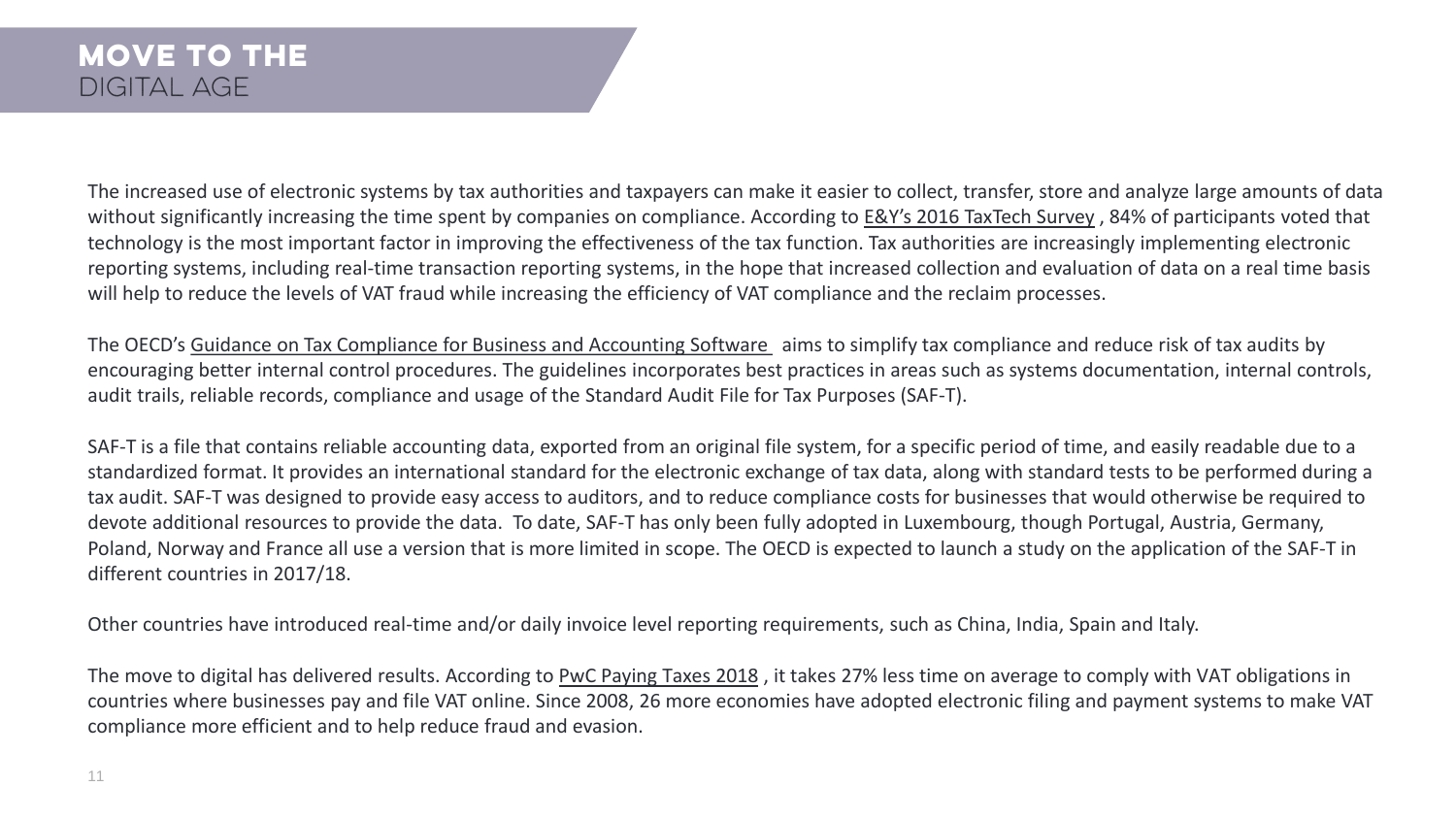#### **OTHER REFORMS**

Additional tax reform recommendations include:

- Guidelines to better define transfer pricing
- Better protection for whistle-blowers
- An EU-wide withholding tax to ensure that profits made in the EU are taxed at least once
- A code of conduct for banks, tax advisors, law and accounting firms
- Full access to a global register of all assets held by individuals, companies and entities

# **THE BOTTOM LINE**

Combating the wide-scale prevalence of VAT fraud requires resources and time. While authorities are investigating mega corporations – such as Google, Apple, Ikea, Amazon and Microsoft – in an effort to recover billions of dollars in owed taxes, at the same time they are also scrutinizing smaller businesses to recover any losses due to VAT fraud. With electronic data capture becoming more widespread, it is easier than ever for tax authorities to exploit the data afforded by these systems. It is for this reason that today's companies are placing increased emphasis on being proactive in avoiding VAT fraud.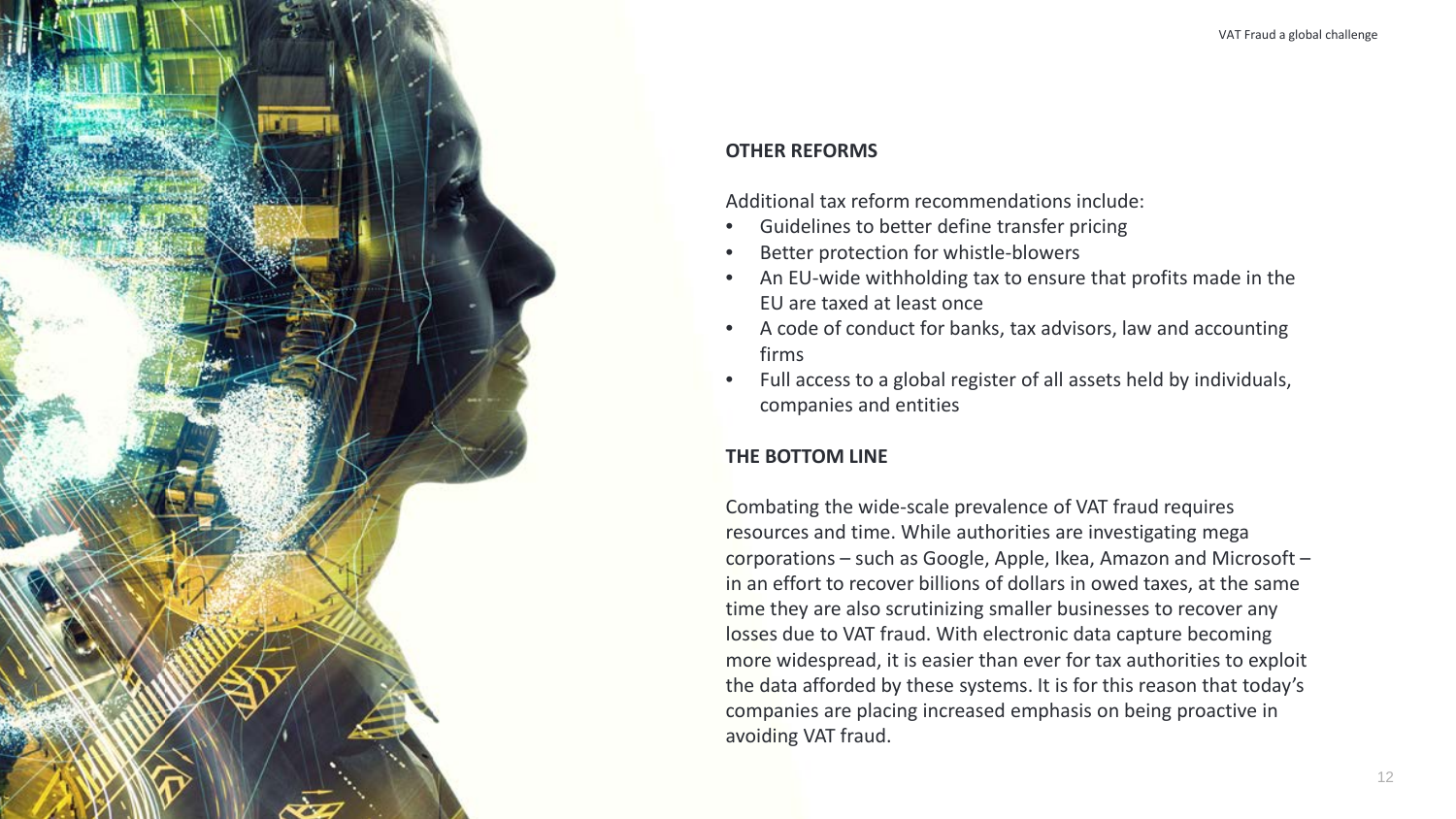Financial technology firms, or FinTech, apply technological innovations – such as software, mobile devices, data networks and accurate analytics ‒ to reduce fraud, improve compliance and speed up the process of obtaining a VAT refund. Automation in particular is transforming the tax function by delivering much added value in the avoidance of fraud. Detecting errors such as duplicate invoices, inconsistencies or wronglycharged VAT ensures improved transparency, controls and efficiencies, while mitigating risks, reducing costs and delivering more accurate results.

While many established companies already have VAT recovery processes for T&E, shipping, tooling and other services, they are usually managed internally or by external service providers. However, existing VAT recovery processes for non-standard or unusual transactions are often manual, paper-based, time-consuming and resource-intensive. They are also not always effective at actually recovering VAT. For example, many VAT recovery providers simply choose to ignore the reams of smaller invoices that could be submitted, due to the high overhead of processing. Simply put, this represents money left on the table.

To streamline the VAT recovery process, markedly raise the amount of VAT recovered, and gain new levels of visibility and transparency over all enterprise-wide VAT spend, many companies are turning to automated VAT recovery systems.

Advanced, automated VAT recovery systems seamlessly access standard data and scanned invoices from ERP, TES and other internal systems. This is data that already exists – but often remains unexploited for the purpose of VAT recovery.

These systems minutely examine travel expense data and employee travel expense reports. Automatically eliminating errors, duplications, disqualified evidence, and incomplete data – they find disparities between actual expenses and documented expenses, between real costs and considered costs. They also illuminate data leakage - the significant gaps between data and evidence.

The result is complete data visibility, sound governance and maximum VAT recovery, combined with VAT insights and expertise.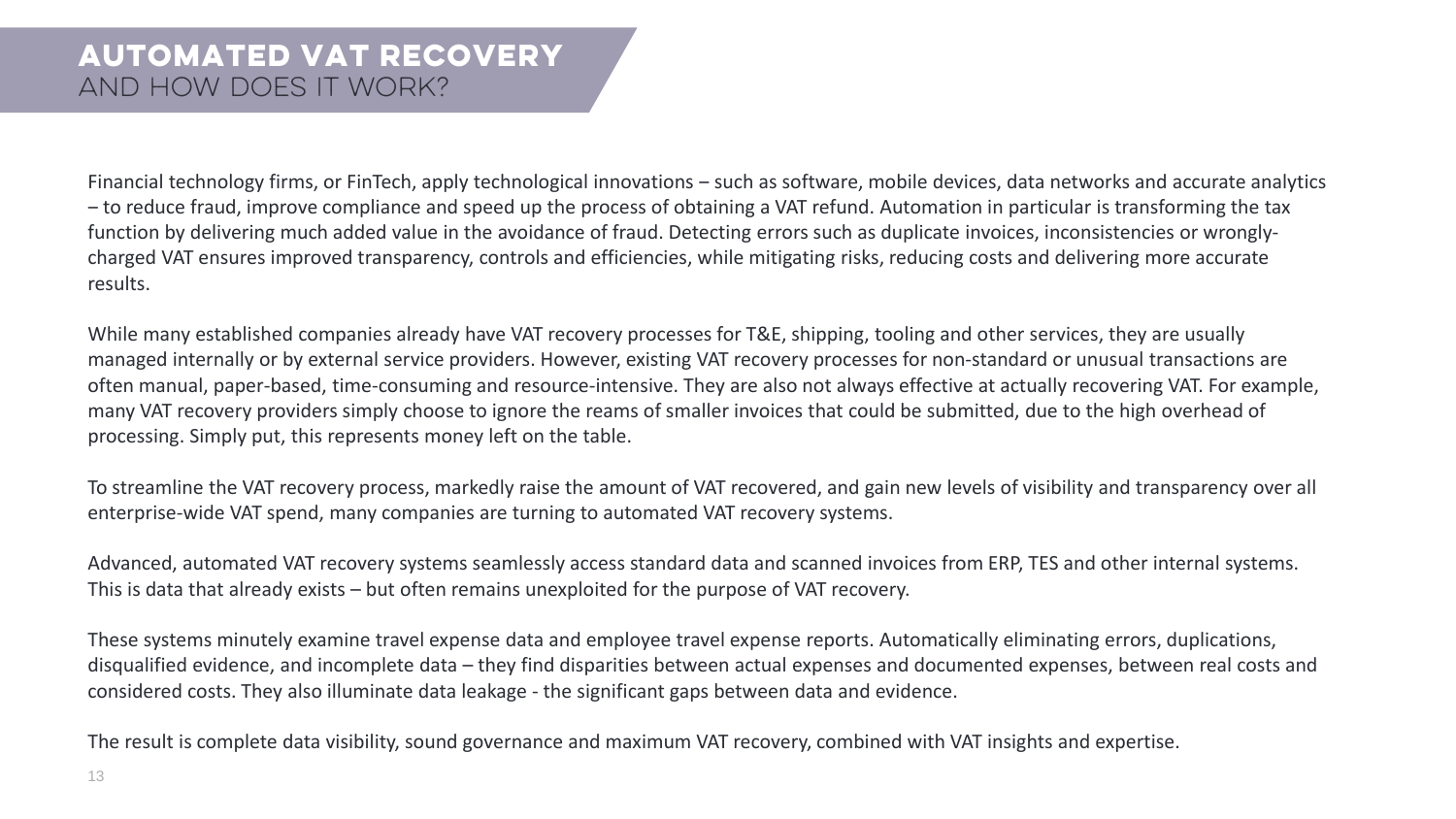VATBox is a global cloud-based technology company focused on simplifying the laborious VAT recovery process through intelligent knowledgebased automation. VATBox's state-of-the-art patented technology puts companies in control, providing total transparency and insight into all VAT spent.

## **Unprecedented data integrity and validation**

Truly automatic data processing seamlessly manages the details of every single invoice or receipt – no matter how small – and reconciles this data to the customer's total spend. VATBox integrates smoothly with all ERP and expense management applications, ensuring a rapid setup, flawless data consolidation and mapping.

# **Tight governance and compliance**

VATBox maintains a database of all current and historical VAT rates, application rules and reclamation procedures across all international and domestic jurisdictions – updated in real-time – ensuring the highest levels of data security and compliance. Sophisticated tools greatly enhance the transparency of a company's tax policies, leading to stricter internal and external compliance, and reduced exposure and risk.

# **360-degree VAT visibility insights**

VATBox provides its clients with full insight with unprecedented analytics, segmentation, instant record retrieval, useful reports, detailed audit trails, and visibility, and ultimately – higher returns. A sophisticated dashboard and drill-down analytics provides detailed visibility into the status of every invoice, resulting in a materially improved VAT recovery process for the customer.

## **Wide areas of expertise**

VATBox's areas of expertise include Foreign VAT, Domestic VAT, Accounts Payable (identifying, validating and claiming back all foreign AP VAT), Inter-Company VAT, Conventions and event-related transactions (abroad and domestic), Shipping - Delivered Duty Paid and Tooling (ensuring that all tools and equipment were properly charged and correctly identified).